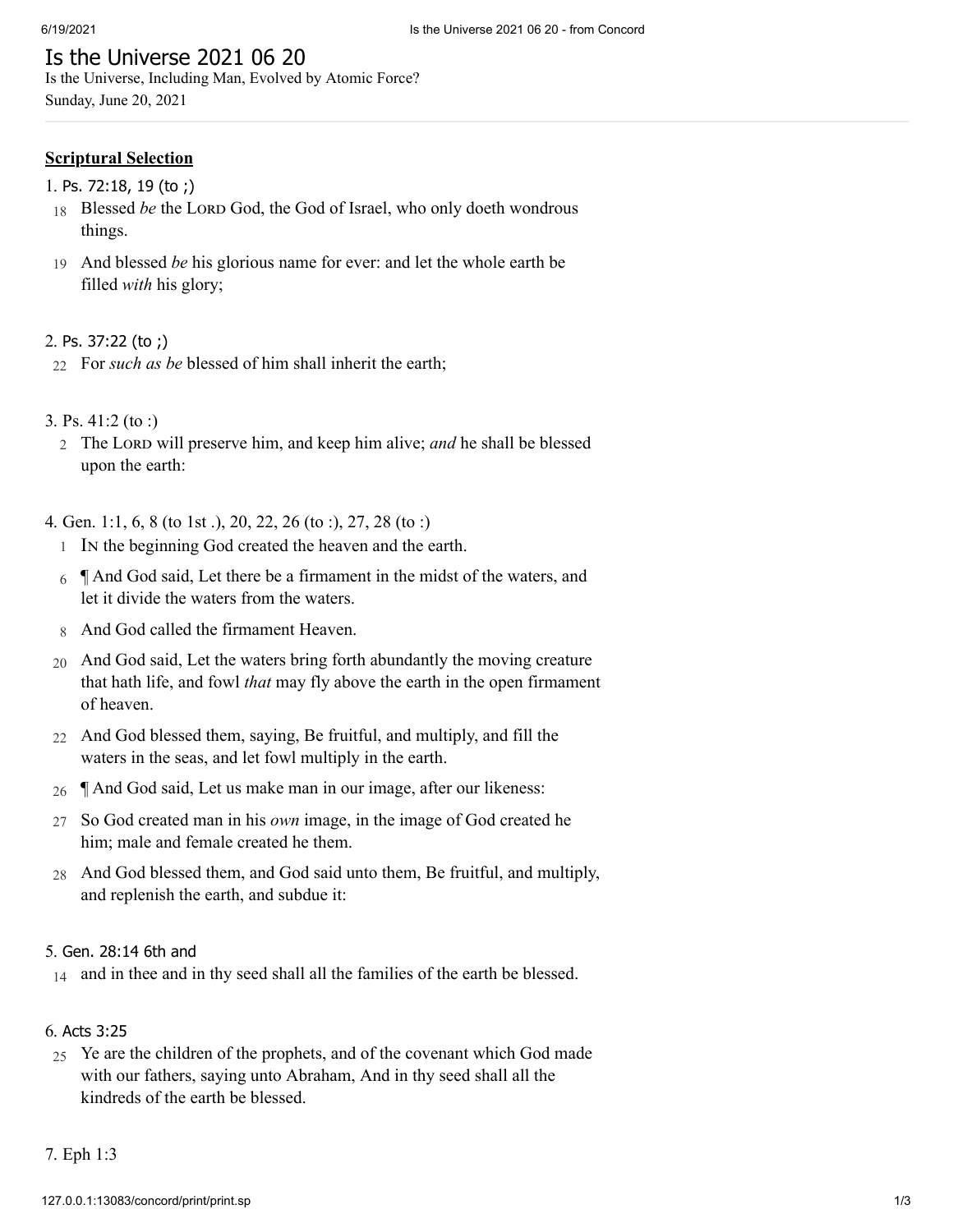Blessed *be* the God and Father of our Lord Jesus Christ, who hath blessed

3 us with all spiritual blessings in heavenly *places* in Christ:

### **Solo**

.

.

.

.

.

Hymn 480 *Glory be to God on high, God whose glory fills the sky; Peace on earth to man is given, Man, the well-beloved of heaven...*

# **Benediction**

[Matt. 25:34 Come](http://www.concordworks.com/citation/Matt.%2025:34%20Come)

34 Come, ye blessed of my Father, inherit the kingdom prepared for you from the foundation of the world:

# **Hymns 522, 513, 271 522**

Lift up the door, the mighty gates, Behold, the king of Glory waits! Our King of kings is drawing near; The Maker of the world is here. Life and salvation, He will bring, A cause for us to gladly sing! We sing our praise to You, Creator, wise and true.

A God of help, integrity, Whose chariot's humility, His kingly crown is holiness, His scepter, mercy, all is bless-- To ev'ry woe an end He'll bring; A cause for us to gladly sing! We thank You, Spirit true, For mighty deeds from You.

Oh, bless the nation, bless the town, That holds this King in high renown. Oh, bless alike the heart and mind Whose love for God together bind. His righteousness will always bring A cause for us to gladly sing! Exalt our God above— Who comforts with pure love.

# . **513**

127.0.0.1:13083/concord/print/print.sp 2/3 It matters not what be thy lot, So Love doth guide; For storm or shine, pure peace is thine,